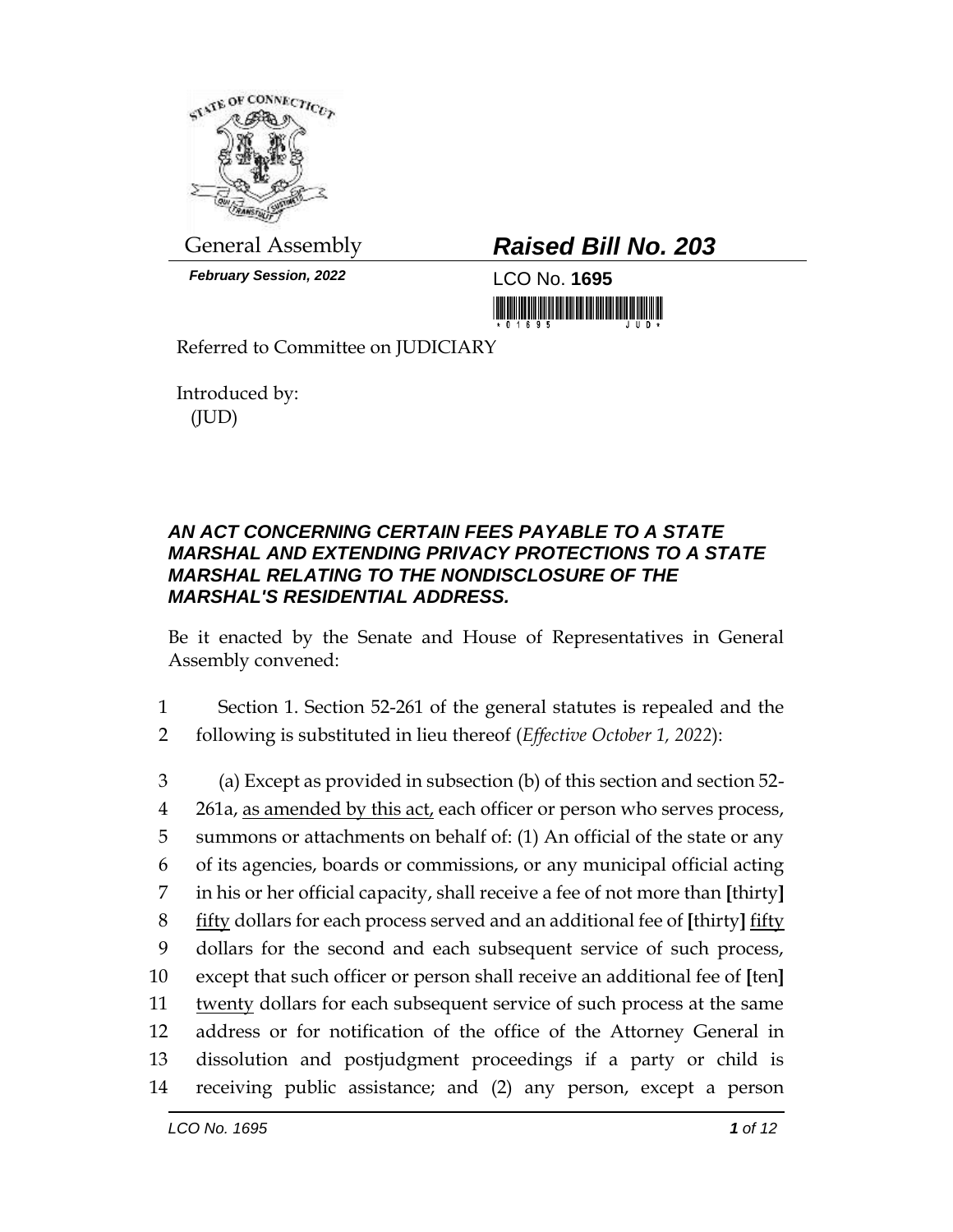described in subdivision (1) of this subsection, shall receive a fee of not more than **[**forty**]** fifty dollars for each process served and an additional fee of **[**forty**]** fifty dollars for the second and each subsequent service of such process, except that such officer or person shall receive an additional fee of twenty dollars for each subsequent service of such process at the same address or for notification of the office of the Attorney General in dissolution and postjudgment proceedings if a party or child is receiving public assistance. Each such officer or person shall also receive the fee set by the Department of Administrative Services for state employees for each mile of travel, to be computed from the place where such officer or person received the process to the place of service, and thence in the case of civil process to the place of return. 27 If more than one process is served on one person at one time by any such officer or person, the total cost of travel for the service shall be the same as for the service of one process only. Except, if an officer or person is requested or required to effectuate in-hand personal service, including service pursuant to subsection (h) of section 46b-15, such officer or 32 person may also receive the fee set by the Department of Administrative 33 Services for state employees for each mile of travel of each round trip traveled while attempting to effectuate in-hand personal service, to be 35 computed from the place where the process was received to the place of attempted service and any subsequent return thereto, and thence in the case of civil process to the place of return, provided that the officer or person shall state in the return of service that in-hand personal service 39 was requested or required and that multiple trips were necessary to 40 effectuate in-hand personal service. The officer or person requesting the receipt of such round trip travel shall make out a bill reciting the dates, times and results of each trip the officer or person traveled while 43 attempting to effectuate in-hand personal service. Each officer or person who serves process shall also receive the moneys actually paid for town clerk's fees on the service of process. Each officer or person who serves process shall also receive the moneys actually paid for fees for the disclosure or search of records of the Department of Motor Vehicles in connection with the service of process. Any officer or person required to summon jurors by personal service of a warrant to attend court shall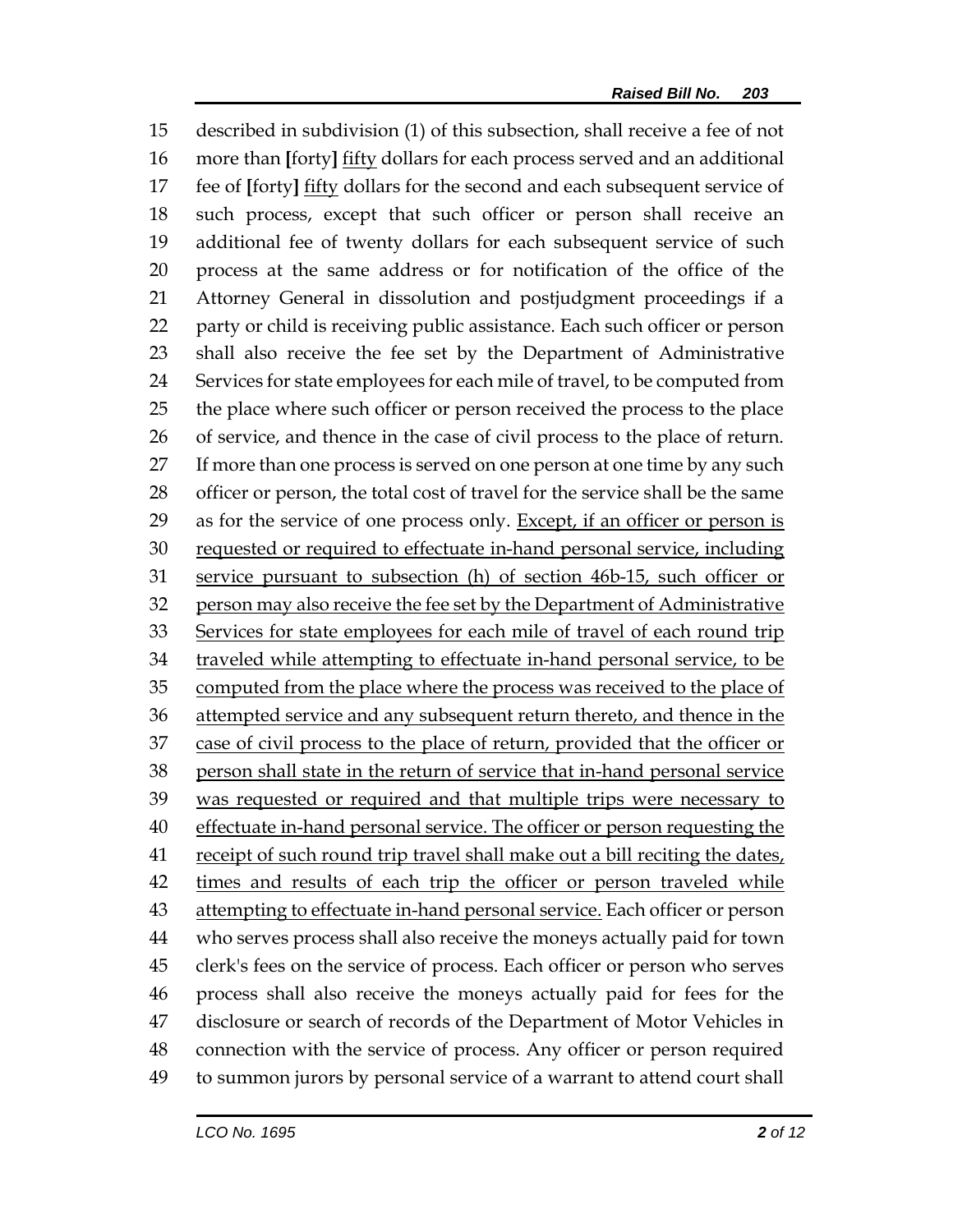receive for the first ten miles of travel while so engaged, such mileage to be computed from the place where such officer or person receives the process to the place of service, twenty-five cents for each mile, and for each additional mile, ten cents. For summoning any juror to attend court otherwise than by personal service of the warrant, such officer or person shall receive only the sum of fifty cents and actual disbursements necessarily expended by such officer or person in making service thereof as directed. Notwithstanding the provisions of this section, for summoning grand jurors, such officer or person shall receive only such officer's or person's actual expenses and such reasonable sum for services as are taxed by the court. The following fees shall be allowed and paid: (A) For taking bail or bail bond, one dollar; (B) for copies of writs and complaints, exclusive of endorsements, one dollar per page, not to exceed a total amount of nine hundred dollars in any particular matter; (C) for endorsements, **[**forty**]** fifty cents per page or fraction thereof; (D) for service of a warrant for the seizure of intoxicating liquors, or for posting and leaving notices after the seizure, or for the destruction or delivery of any such liquors under order of court, twenty dollars; (E) for the removal and custody of such liquors so seized, reasonable expenses, and twenty dollars; (F) for the levy of an execution, when the money is actually collected and paid over, or the debt or a portion of the debt is secured by the officer, fifteen per cent on the amount of the execution, provided the minimum fee for such execution shall be **[**thirty**]** fifty dollars; (G) on the levy of an execution on real property and on application for sale of personal property attached, to each appraiser, for each half day of actual service, reasonable and customary expenses; (H) for causing an execution levied on real property to be recorded, fees for travel, twenty dollars and costs; (I) for services on an application for the sale of personal property attached, or in selling mortgaged property foreclosed under a decree of court, the same fees as for similar services on executions; (J) for committing any person to a community correctional center, in civil actions, **[**twenty-one cents a mile for travel**]** the fee set by the Department of Administrative 83 Services for state employees for each mile of travel, from the place of the court to the community correctional center, in lieu of all other expenses;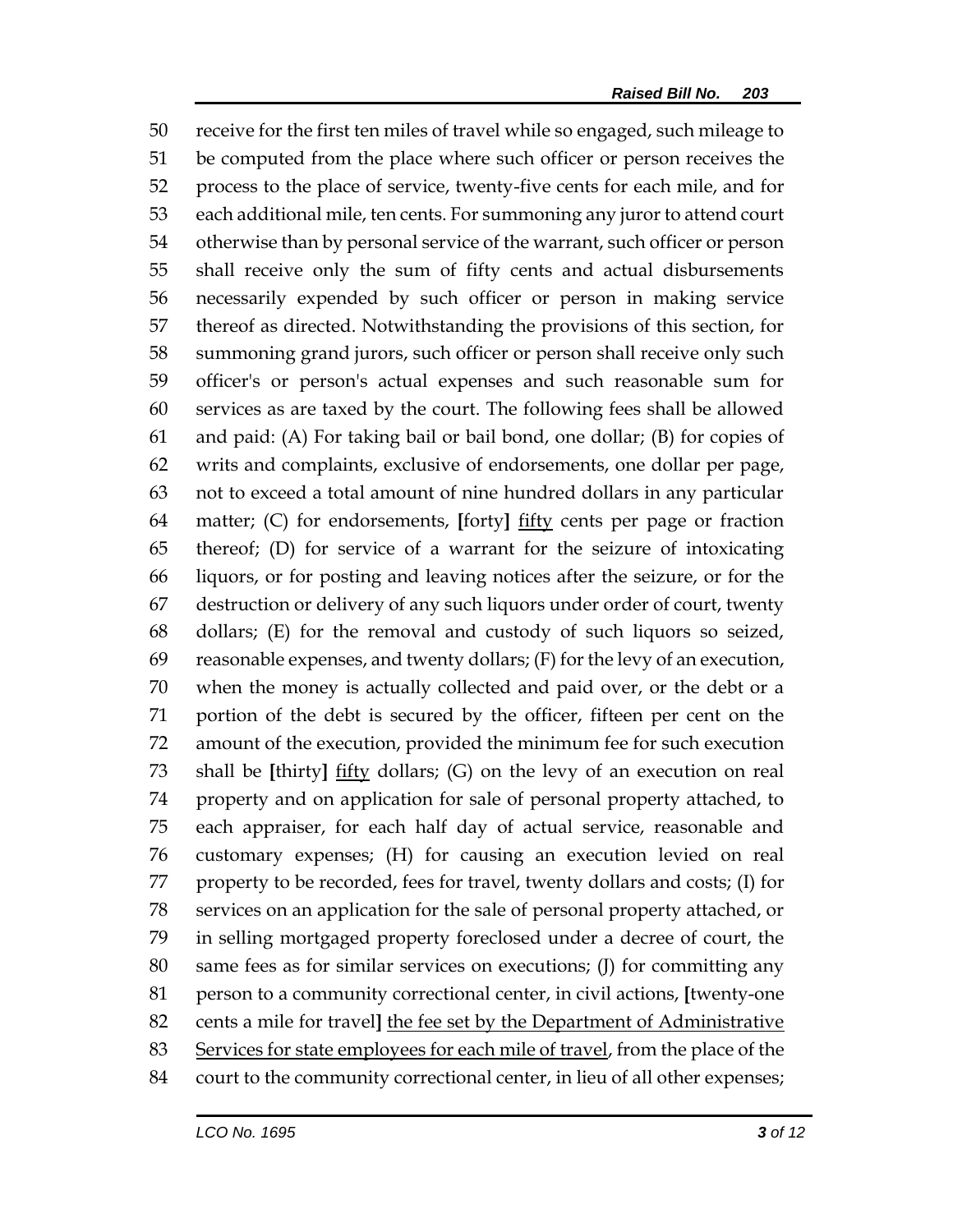(K) for summoning and attending a jury for reassessing damages or benefits on a highway, three dollars a day; (L) for any recording for which the recording fee is not otherwise prescribed by law, **[**a reasonable fee**]** fifty dollars, costs and the fee set by the Department of Administrative Services for state employees for each mile of travel; and (M) for postage or international mailing costs incurred pursuant to a court order, actual expenses. The court shall tax as costs a reasonable amount for the care of property held by any officer under attachment or execution. The officer serving any attachment or execution may claim compensation for time and expenses of any person, in keeping, securing or removing property taken thereon, provided such officer shall make out a bill. The bill shall specify the labor done, and by whom, the time spent, the travel, the money paid, if any, and to whom and for what. The compensation for the services shall be reasonable and customary and the amount of expenses and shall be taxed by the court with the costs.

 (b) Each officer or person shall receive the following fees: (1) For service and scheduling of an execution on a summary process judgment, **[**not more than fifty dollars**]** or a foreclosure ejectment, not more than one hundred dollars and the fee set by the Department of Administrative Services for state employees for each mile of travel; **[**and**]** (2) for removal under section 47a-42, as amended by this act, of a defendant or other occupant bound by a summary process judgment, and the possessions and personal effects of such defendant or other occupant, not more than one hundred dollars per hour and the fee set 109 by the Department of Administrative Services for state employees for each mile of travel; (3) for removal and taking of an inventory of possessions and personal effects of a defendant or other occupant bound by a summary process judgment under section 47a-42a, not more than one hundred dollars per hour and the fee set by the Department of Administrative Services for state employees for each mile of travel; and (4) for removal under section 49-22 of a defendant or other occupant bound by a foreclosure judgment, and the possessions and personal effects of such defendant or other occupant, not more than one hundred 118 dollars per hour and the fee set by the Department of Administrative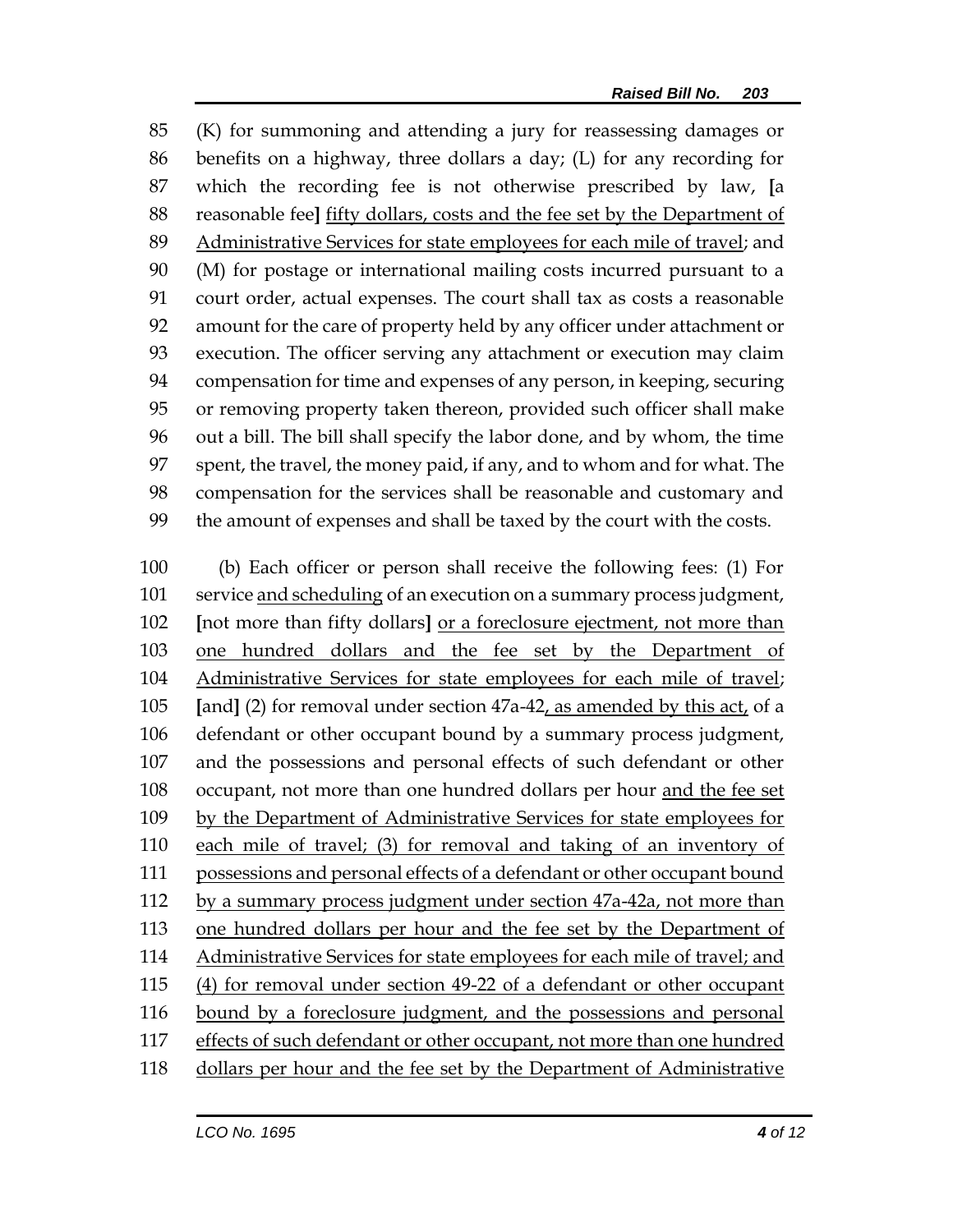Services for state employees for each mile of travel. The officer or person serving any execution of ejectment may claim compensation for time and expenses of any mover, locksmith or any other individual, in keeping, securing or removing property and the transportation incidental to such execution of ejectment, provided such officer or person shall make out a bill. The bill shall specify the labor done, and by 125 whom, the time spent, the travel, the money paid, if any, and to whom and for what.

 Sec. 2. Section 52-261a of the general statutes is repealed and the following is substituted in lieu thereof (*Effective October 1, 2022*):

 (a) Any process served by any officer or person for the Judicial Department or Division of Criminal Justice shall be served in accordance with the following schedule of fees:

 (1) Except as provided in subdivision (3) of this subsection, each officer or person who serves process shall receive a fee of not more than **[**thirty**]** fifty dollars for the service of such process on a person and an additional fee of **[**ten**]** fifty dollars for the service of such process on each additional person, except that such officer or person shall receive an additional fee of twenty dollars for each subsequent service of such process at the same address.

 (2) Except as provided in subdivision (3) of this subsection, in addition to the fee set forth in subdivision (1) of this subsection, each officer or person who serves process shall receive, for each mile of travel, the same amount per mile as provided for state employees pursuant to section 5-141c, to be computed from the place where such officer or person received the process to the place of service, and thence in the case of civil process to the place of return, provided, if more than one process is served on one person at one time by any such officer or person, the total cost of travel for such service shall be the same as for the service of 148 one process only, except that in the case in which an officer or person is requested or required to effectuate in-hand personal service, such officer may also receive the fee set by the Department of Administrative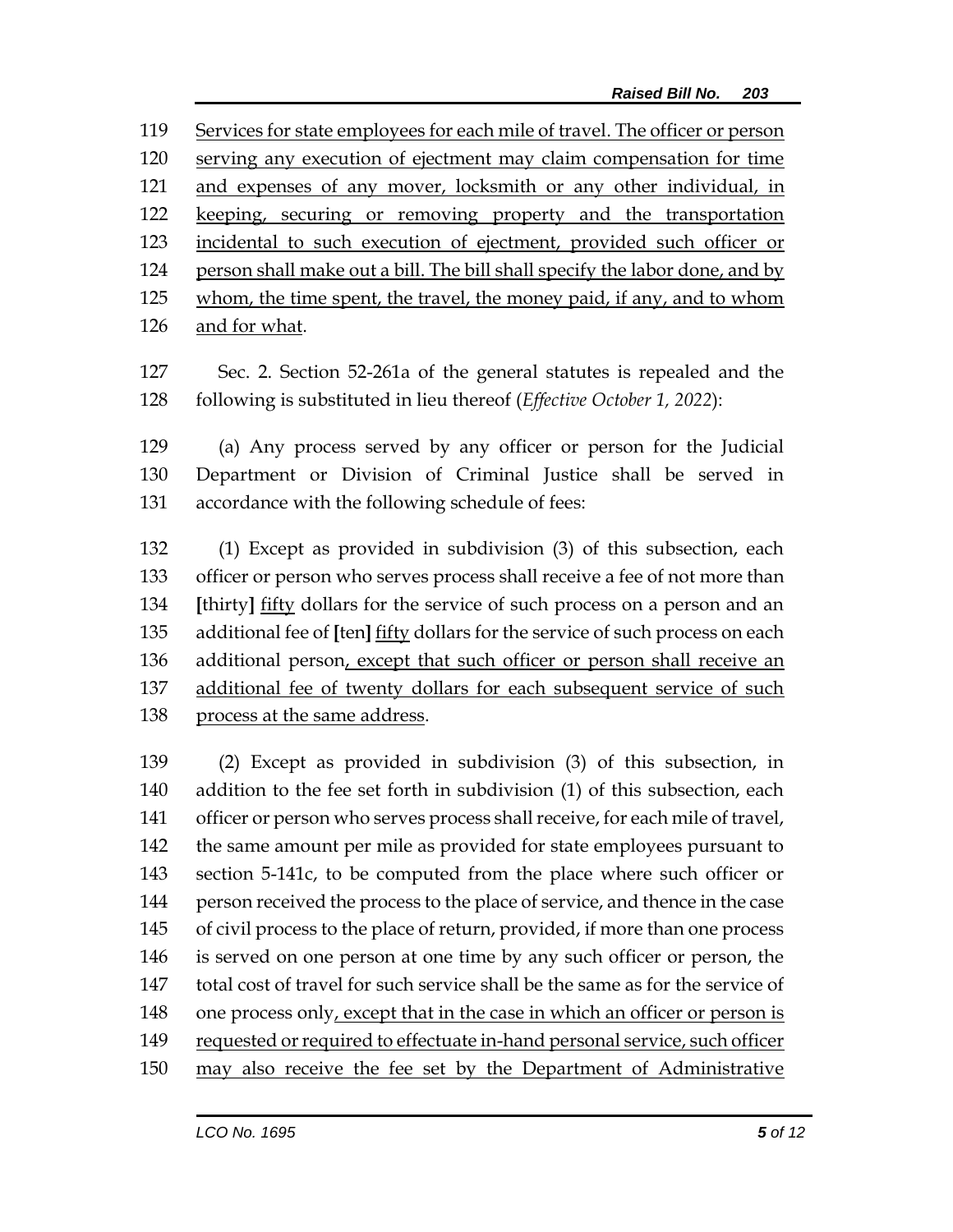Services for state employees for each mile of travel for each round trip traveled while attempting to effectuate in-hand personal service, to be computed from the place where the process was received to the place of attempted service and any subsequent return thereto, and thence in the case of civil process to the place of return, provided that the officer or person shall state in the return of service that in-hand personal service was requested or required and that multiple trips were necessary to effectuate in-hand personal service. The officer or person requesting the receipt of such round trip travel shall make out a bill reciting the dates, times and results of each trip the officer or person traveled while attempting to effectuate in-hand personal service.

 (3) Each officer or person who serves process to enforce the obligation of an attorney pursuant to subdivision (2) of subsection (a) of section 51- 81d shall receive **[**twenty cents for each mile of travel**]** the fee set by the Department of Administrative Services for state employees for each mile of travel, to be computed from the place where such officer or person received the process to the place of service, and thence to the 168 place of return. If more than one process is served on one person at one time by any such officer or person, the total cost of travel for the service shall be the same as for the service of one process only.

 (4) Each officer or person who serves process shall also receive the moneys actually paid for town clerk's fees on the service of process.

 (5) Each officer or person who serves process shall also receive the moneys actually paid for fees for the disclosure or search of records of the Department of Motor Vehicles in connection with the service of process.

 (6) Any officer or person required to summon jurors by personal service of a warrant to attend court shall receive for the first ten miles of travel while so engaged, such mileage to be computed from the place where such officer or person receives the process to the place of service, twenty-five cents for each mile, and for each additional mile, ten cents.

(7) For summoning any juror to attend court otherwise than by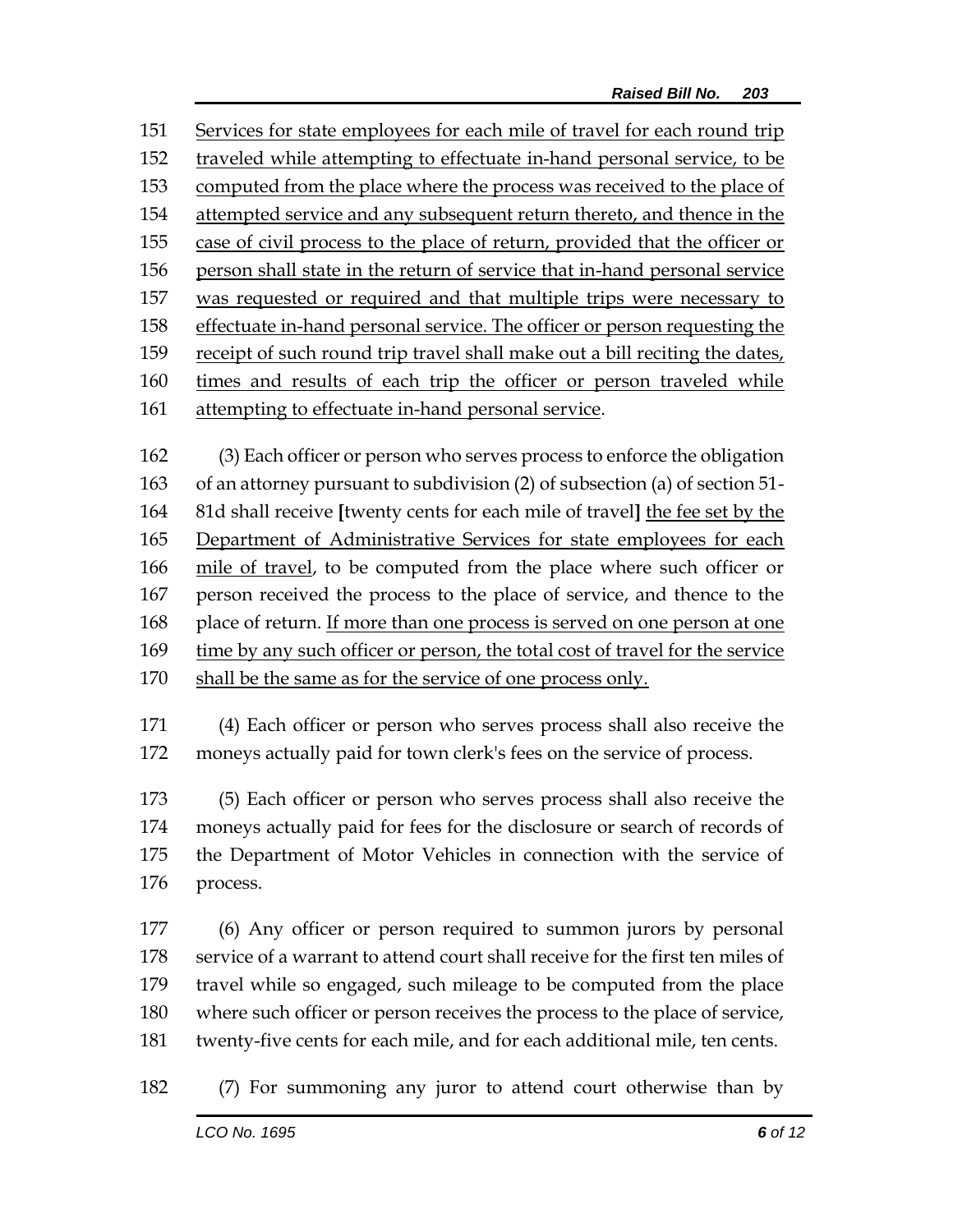personal service of the warrant, such officer or person shall receive only the sum of fifty cents and actual disbursements necessarily expended by such officer or person in making service thereof as directed.

 (b) Notwithstanding the provisions of this section, for summoning grand jurors, such officer or person shall receive only such officer's or person's actual expenses and such reasonable sum for services as are taxed by the court.

 (c) The following fees shall be allowed and paid: (1) For taking bail or bail bond, one dollar; (2) for copies of writs and complaints, exclusive of endorsements, **[**sixty cents**]** one dollar per page; (3) for endorsements, **[**forty**]** fifty cents per page or fraction thereof; (4) for service of a warrant for the seizure of intoxicating liquors, or for posting and leaving notices after the seizure, or for the destruction or delivery of any such liquors under order of court, one dollar; (5) for the removal and custody of such liquors so seized, reasonable expenses and one dollar; (6) for levying an execution, when the money is actually collected and paid over, or the debt secured by the officer to the acceptance of the creditor, **[**three**]** fifteen per cent on the amount of the execution; (7) on the levy of an execution on real property and on application for sale of personal property attached, to each appraiser, for each half day of actual service, two dollars, to surveyors when necessarily employed, four dollars per 204 day and to each chain bearer necessarily employed, two dollars per day, which sums, with those paid to the town clerk, shall be, by the officer levying the execution, endorsed thereon, together with such officer's own fees; (8) for causing an execution levied on real property to be recorded, fees for travel and fifty **[**cents**]** dollars; (9) for services on an application for the sale of personal property attached, or in selling mortgaged property foreclosed under a decree of court, the same fees as for similar services on executions; (10) for committing any person to a community correctional center, in civil actions, **[**twenty cents a mile for travel**]** the fee set by the Department of Administrative Services for state 214 employees for each mile of travel, from the place of the court to the community correctional center, in lieu of all other expenses; **[**and**]** (11) 216 for summoning and attending a jury for reassessing damages or benefits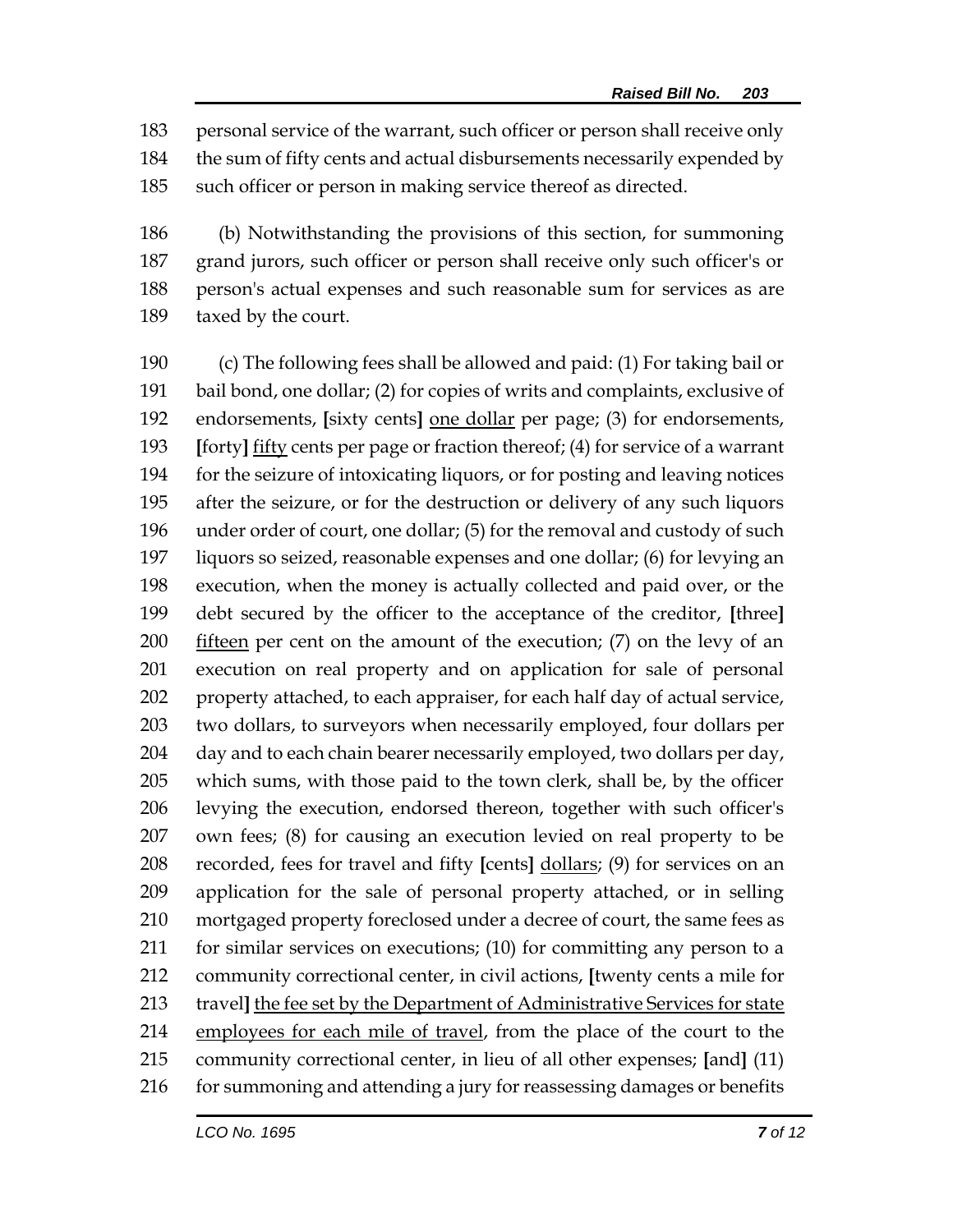on a highway, three dollars a day; and (12) for any recording for which the recording fee is not otherwise prescribed by law, fifty dollars, costs and the fee set by the Department of Administrative Services for state employees for each mile of travel.

221 (d) The court shall tax as costs a reasonable amount for the care of property held by any officer under attachment or execution. The officer serving any attachment or execution may claim compensation for time and expenses of any person, in keeping, securing or removing property taken thereon, provided such officer shall make out a bill. The bill shall specify the labor done and by whom, the time spent, the travel, the money paid, if any, and to whom and for what. The compensation for the services shall be fixed on the basis of two dollars per hour and the amount of expenses and shall be taxed by the court with the costs.

 (e) The following fees shall be allowed and paid, except to state employees in the classified service: (1) For each arrest in criminal cases, one dollar and fifty cents; (2) for any necessary assistants in making criminal arrests, a reasonable sum, the necessity of such assistance to be proved by the oath of the officer; (3) for travel with a prisoner to court 235 or to a community correctional center, forty cents a mile, provided (A) if more than one prisoner is transported at the same time, the total cost of travel shall be forty cents per mile for each prisoner transported up to a maximum of two dollars per mile, regardless of the number of prisoners transported, and (B) if a prisoner is transported for commitment on more than one mittimus, the total cost of travel shall be the same as for the transportation of one prisoner committed on one mittimus only; (4) for holding a prisoner in custody upon criminal process for each twelve hours or fraction thereof, to be taxed as expenses in the case, one dollar; (5) for holding a prisoner in custody by order of court, one dollar a day; (6) for keepers, for every twelve hours, in lieu of all other expenses, except in special cases to be approved by the court, five dollars; (7) for executing a mittimus of commitment to the Connecticut Correctional Institution, Somers, for each prisoner, one dollar and fifty cents; (8) for transporting any prisoner from a community correctional center to the Connecticut Correctional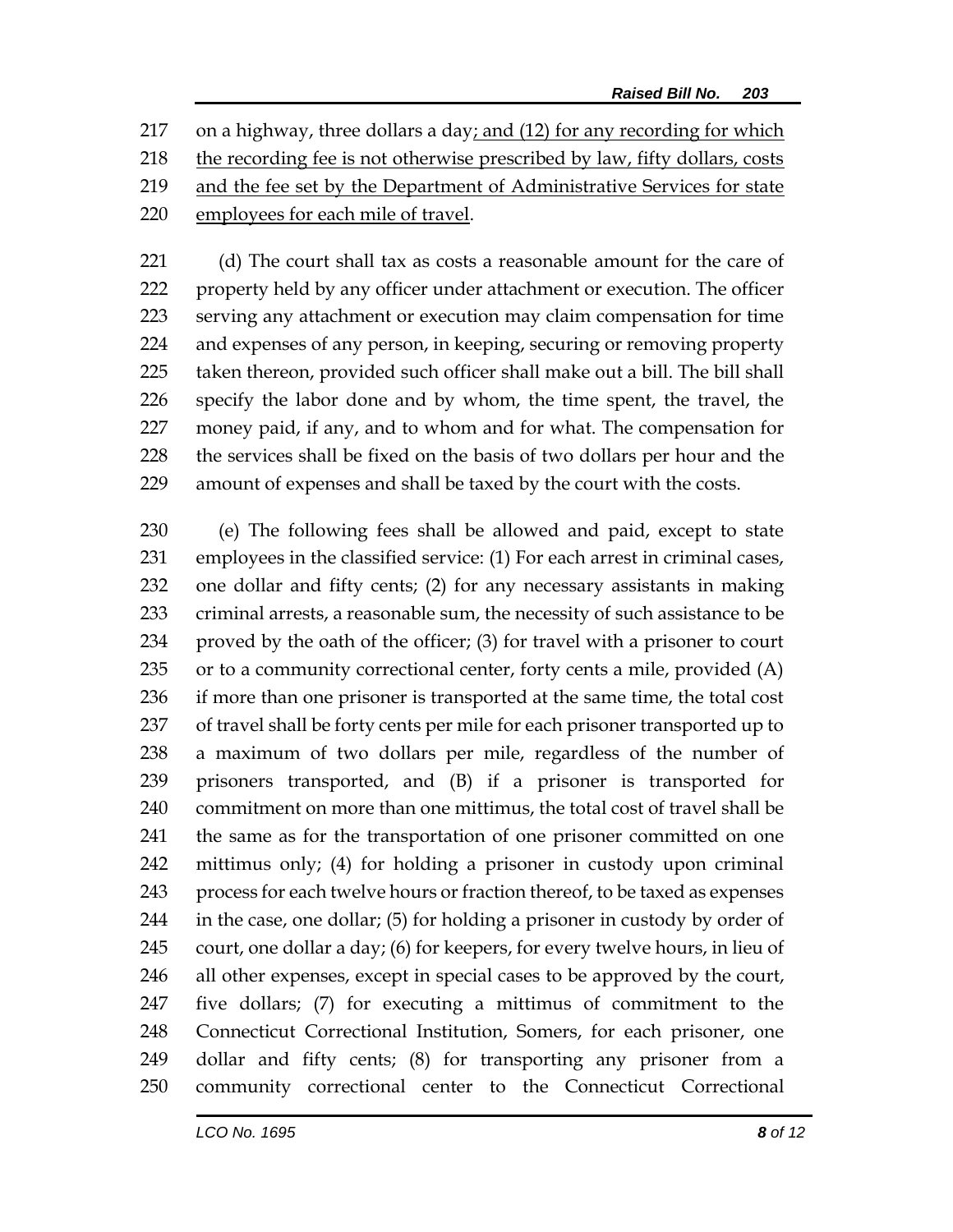Institution, Somers, or for transporting any person under commitment from a community correctional center to the John R. Manson Youth Institution, Cheshire, twenty-five cents a mile, to be taxed as expenses, provided, if more than one prisoner or person is transported, the total cost of travel shall be twenty-five cents per mile for each prisoner or person transported up to a maximum of one dollar per mile, regardless of the number of prisoners or persons transported; (9) for taking samples to a state chemist by order of court, two dollars, and for each mile of travel in going and returning, ten cents; and (10) for producing any prisoner, held by criminal process, in court or before a judge under habeas corpus proceedings, twenty-five cents a mile travel and two 262 dollars and fifty cents a day for attendance, to be taxed and allowed by the court or judge.

 Sec. 3. Subsection (d) of section 52-356a of the general statutes is repealed and the following is substituted in lieu thereof (*Effective October 1, 2022*):

267 (d) All amounts received from the sale, and all other money received, shall be distributed subject to the supervision of the court according to the following priorities: (1) To all reasonable and necessary costs of sale; (2) to other legal costs of levy including the levying officer's fees of **[**five**]** 271 fifteen per cent of the amount realized; (3) to payment of the judgment creditor pursuant to the judgment under which the sale was held or the money received; (4) to payment of any subordinate secured parties or lienors who make a written demand to the levying officer prior to the sale, according to their respective interests, and to any other judgment creditors presenting an execution to the levying officer, in the order of presentation; and (5) to payment to the judgment debtor.

 Sec. 4. Subsection (c) of section 47a-42 of the general statutes is repealed and the following is substituted in lieu thereof (*Effective October 1, 2022*):

 (c) Whenever the possessions and personal effects of a defendant are removed by a state marshal under this section, such possessions and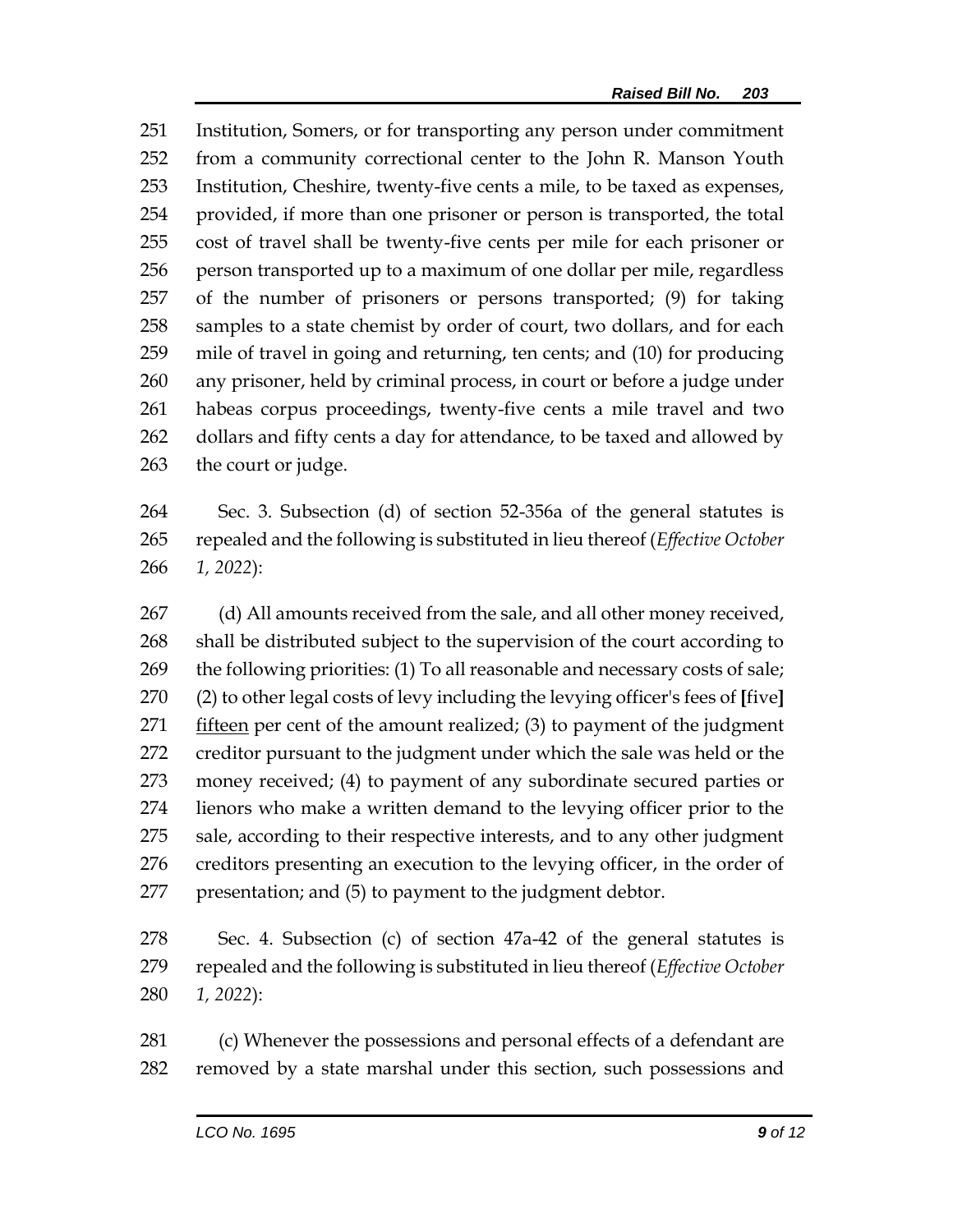effects shall be delivered by such marshal to the designated place of storage. The plaintiff shall pay the state marshal for such removal in accordance with the provisions of subsection (b) of section 52-261, as amended by this act. Such removal **[**, delivery and storage**]** and delivery shall be at the expense of the defendant and may be recovered by the plaintiff. If such possessions and effects are not reclaimed by the defendant and the expense of such storage is not paid to the chief executive officer within fifteen days after such eviction, the chief executive officer shall sell the same at public auction, after using reasonable efforts to locate and notify the defendant of such sale and after posting notice of such sale for one week on the public signpost nearest to the place where the eviction was made, if any, or at some exterior place near the office of the town clerk. The chief executive officer shall deliver to the defendant the net proceeds of such sale, if any, after deducting a reasonable charge for storage of such possessions and effects. If the defendant does not demand the net proceeds within thirty days after such sale, the chief executive officer shall turn over the net proceeds of the sale to the town treasury.

 Sec. 5. Subsection (e) of section 14-10 of the general statutes is repealed and the following is substituted in lieu thereof (*Effective July 1, 2022*):

 (e) In the event (1) a federal court judge, federal court magistrate or judge of the Superior Court, Appellate Court or Supreme Court of the state, (2) a police officer, as defined in section 7-294a, or a member of the Division of State Police within the Department of Emergency Services and Public Protection, (3) an employee of the Department of Correction, (4) an attorney-at-law who represents or has represented the state in a criminal prosecution, (5) a member or employee of the Board of Pardons and Paroles, (6) a judicial branch employee regularly engaged in court- ordered enforcement or investigatory activities, (7) an inspector employed by the Division of Criminal Justice, (8) a federal law enforcement officer who works and resides in this state, (9) a state referee under section 52-434, **[**or**]** (10) a lake patrolman appointed pursuant to subsection (a) of section 7-151b engaged in boating law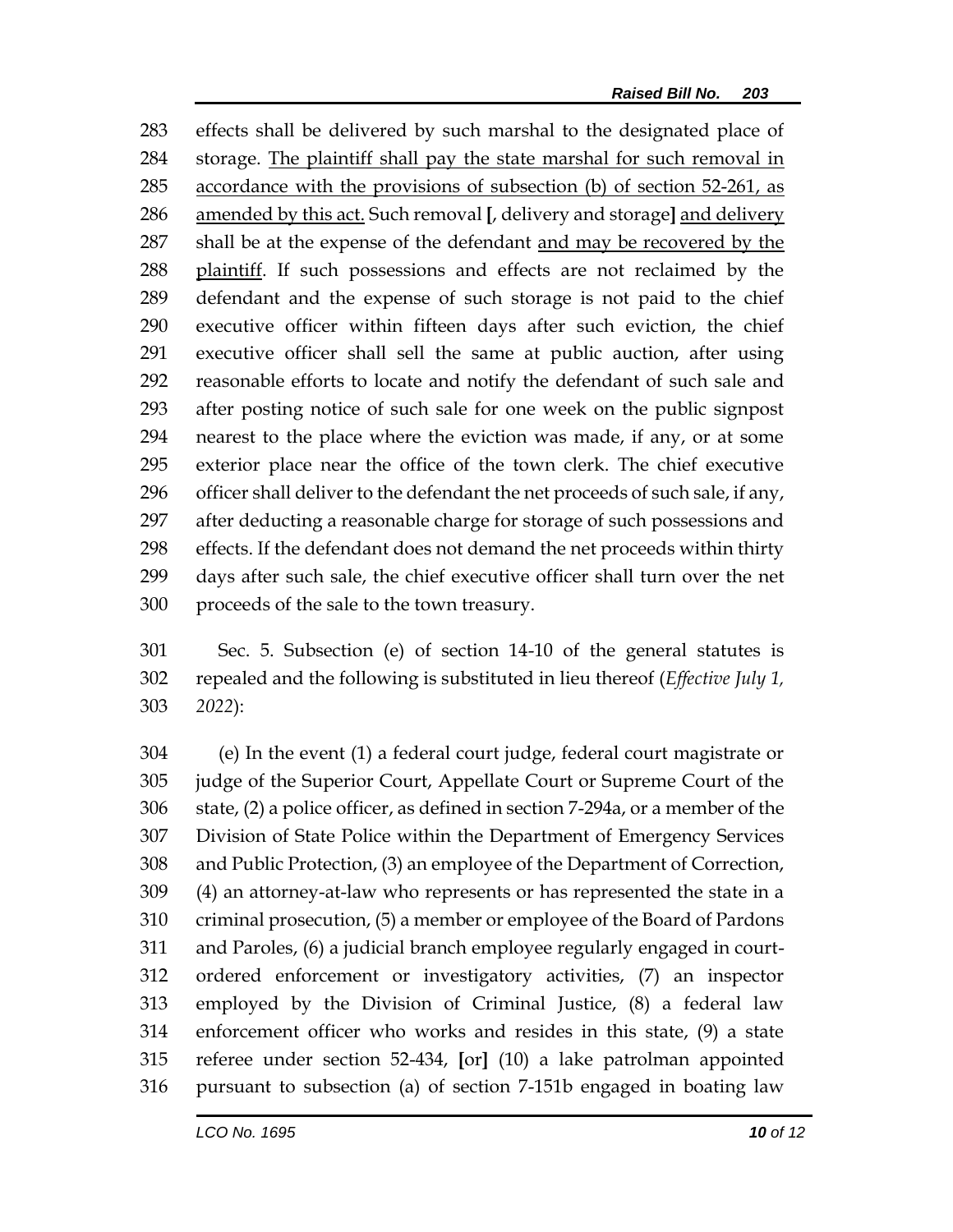enforcement, or (11) a state marshal, submits a written request and furnishes such individual's business address to the commissioner, such business address only shall be disclosed or available for public inspection to the extent authorized by this section.

 Sec. 6. Subsection (a) of section 1-217 of the general statutes is repealed and the following is substituted in lieu thereof (*Effective July 1, 2022*):

 (a) No public agency may disclose, under the Freedom of Information Act, from its personnel, medical or similar files, the residential address of any of the following persons employed by such public agency:

 (1) A federal court judge, federal court magistrate, judge of the Superior Court, Appellate Court or Supreme Court of the state, or family support magistrate;

 (2) A sworn member of a municipal police department, a sworn member of the Division of State Police within the Department of Emergency Services and Public Protection or a sworn law enforcement officer within the Department of Energy and Environmental Protection;

(3) An employee of the Department of Correction;

 (4) An attorney-at-law who represents or has represented the state in a criminal prosecution;

 (5) An attorney-at-law who is or has been employed by the Division of Public Defender Services or a social worker who is employed by the Division of Public Defender Services;

- (6) An inspector employed by the Division of Criminal Justice;
- (7) A firefighter;
- (8) An employee of the Department of Children and Families;
- (9) A member or employee of the Board of Pardons and Paroles;